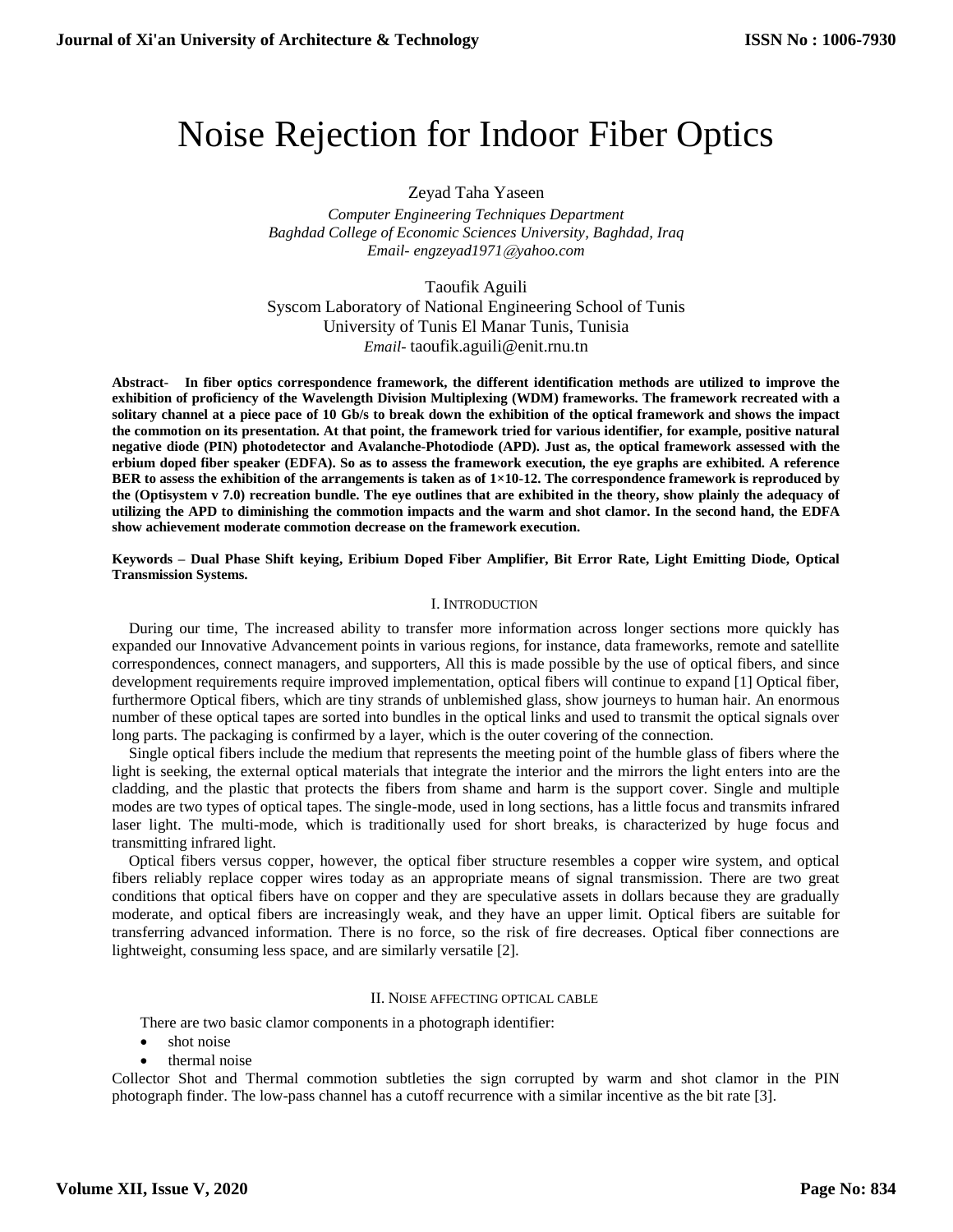#### *2.1 Nosie affecting optical cable –*

Shot clamor is a sign of the way that an electric flow comprises of a surge of electrons that are created aimlessly times. It was first concentrated by Schottky [4] in 1918 and has been altogether explored from that point forward, the photodiode current produced because of a steady optical signal [5].

#### *2.2 Nosie affecting optical cable –*

At a limited temperature, electrons move arbitrarily in any conductor. Arbitrary warm movement of electrons in a resistor shows as a fluctuating current even without an applied voltage. The heap resistor in the front finish of an optical collector, this extra commotion part is alluded to as warm clamor. It is additionally called Johnson commotion or Nyquist clamor after the two researchers who previously considered it experimentally [6].

#### III. NOISE MECHANISMS

The shot commotion and warm clamor are the two key clamor instruments liable for current changes in every single optical recipient in any event, when the episode optical force Pin is consistent. Obviously, extra clamor is created if Pin is itself fluctuating in light of commotion delivered by optical speakers [7].

## IV.PHOTODIODE

A photodiode is a semiconductor device that changes through light to electrical flow. The current is produced when photons are detected in the photodiode. Optical diodes may contain optical channels, operate at focal points, and may contain large or small surface areas. Diodes mostly have a slower reaction time with an increased surface area. The usual normal sunlight-based cell used to create a sun-based wattage is terrific light-emitting diodes.

A photodiode is similar to regular semiconductor diodes aside from the fact that they may be either exposed or combined with a window or an optical fiber coupling with a permit light to reach the sensitive piece of the tool. Many diodes intended for exceptional use as a photodiode PIN junction instead of p-n junction, to accelerate interaction. The photodiode is designed to work backward bias [8]

## *4.1 Principle of operation –*

A photodiode is the intersection of p-n or PIN structure. At the point where the photon collides with sufficient vitality with the diode, it creates an electronic gap. Another component is called this internal photoelectric effect. At the chance of a deviation from occurring at the place of consumption the intersection, or the length of one dispersion away from it, these bearers are wiped from the intersection by the implicit electrical field of the exhaustion zone. Then the gaps are pushed towards the anode, the electrons towards the cathode, and a light stream is created. The total current across the photodiode is the totality of the dull (the current produced without light) and the light current, so the dim current should be limited to amplifying the instrument's vulnerability [9].

## *4.2 Photovoltic mode –*

When using the pre-standpoint or the photoelectric mode at zero, the evolution of the photoelectric current outside the instrument is limited and the voltage develops. This situation is detrimental to the photoelectric effect, which is the reason behind the solar powered cells - the sun-dependent insulating cell is only a large photo-light of the lands [10].

## *4.3 Photoconductive mode –*

The diode is often switched unilaterally (the cathode is positive as in the anode). This reduces reaction time due to the fact that the additional switch tilt builds the width of the consumption layer, which reduces the intersection amplitude. Additionally, the dimmer switch, which is absent current, tends to greatly advance the light current. For a specific ghost transmission, the photoelectric current is directly related to lighting (and radiation) [11].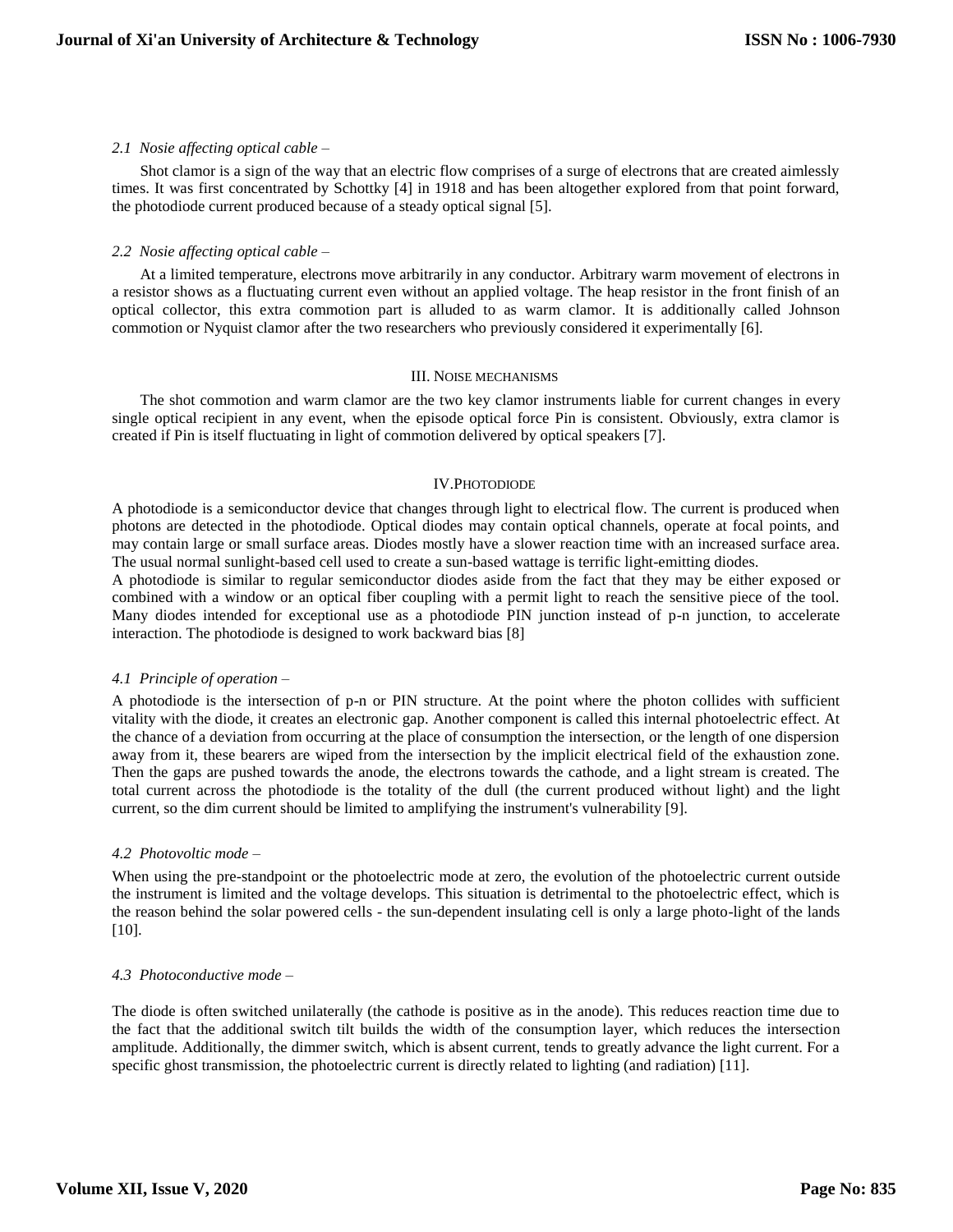Despite the fact that this mode is faster, the photoelectric mode will generally show gradient electronic noise. The decent PIN diode spillage is very low  $(<1$  nA) that the Johnson–Nyquist commotion of the pile opposition in an ordinary circuit frequently rules [12].

#### *4.4 Other modes of operation –*

The dense slide optical diodes will be photodiodes with an optimized structure for working with a large spin around the inclination, moving toward the breakdown potential of the switch. This allows for the repetition of each image holder produced by the breakdown of the abundant slide, resulting in the appearance of internal addition within the photodiode in Figure (1), which builds a viable response to the instrument [13].



Figure 1. The symbol of a phototransistor

A phototransistor is a lightweight transistor. A typical optical transistor type, called a bipolar transistor, is basically a bipolar transistor encapsulated in a direct box with the goal of light reaching the intersection of the base complex. Designed by Dr. John In Schiff (increasingly popular for the wave machine) at Bell Labs in 1948, it was not reported until 1950. The electrons created by photons are at the intersection of the base complex inside the base, and this current photodiode from Before the current transistor. In the off state, the base and collector strands are used and the product is separated, the phototransistor turns into a photodiode. While optical vectors have a higher response to light, they are not prepared to recognize low light levels, that is, superior to optical diodes. Likewise, optical transporters essentially have longer reaction times. Field-effect photoelectric transistors, which are called "photovets", are field-sensitive transistors. Not at all like photobipolar transistors, the photoFETs source controls the current channel source via the door voltage [10].

A Solaristor is a two-terminal door less phototransistor. A minimal class of two-terminal phototransistors or solaristors have been exhibited in 2018 by ICN2researchers. The epic idea is a two-in-one force source in addition to transistor gadget that sudden spikes in demand for sun powered vitality by abusing a memresistive impact in the progression of photograph created bearers [14].

## *4.5 Unwanted photodiode effects –*

photodiode. Semiconductor gadgets, for example, diodes, transistors and ICs contain p–n intersections, and won't work effectively in the event that they are lit up by undesirable electromagnetic radiation (light) of frequency appropriate to create a photocurrent this is maintained a strategic distance from by typifying gadgets in murky lodgings. In the event that these lodgings are not totally misty to high-vitality radiation (bright, X-beams, gamma beams), diodes, transistors and ICs can malfunction [11] because of prompted photograph flows. Foundation radiation from the bundling is additionally critical. Radiation solidifying mitigates these effects. In a few cases, the impact is really needed, for instance to utilize LEDs as light-delicate gadgets (consider LED to be light sensor) or in any event, for vitality reaping, at that point here and there called light-producing and - engrossing diodes (LEADs) [15].

## V.AN AVALANCHE PHOTODIODE (APD)

Is a profoundly touchy semiconductor electronic gadget that abuses the photoelectric impact to change over light to power. APDs can be thought of as photodetectors that give an implicit first phase of increase through torrential slide augmentation. From a practical point of view, they can be viewed as the semiconductor simple of photomultipliers. By applying a high switch predisposition voltage (commonly 100–200 V in silicon), APDs show an inside current increase impact (around 100) because of effect ionization (torrential slide impact). Notwithstanding, some silicon APDs utilize elective doping and inclining methods contrasted with conventional APDs that permit more prominent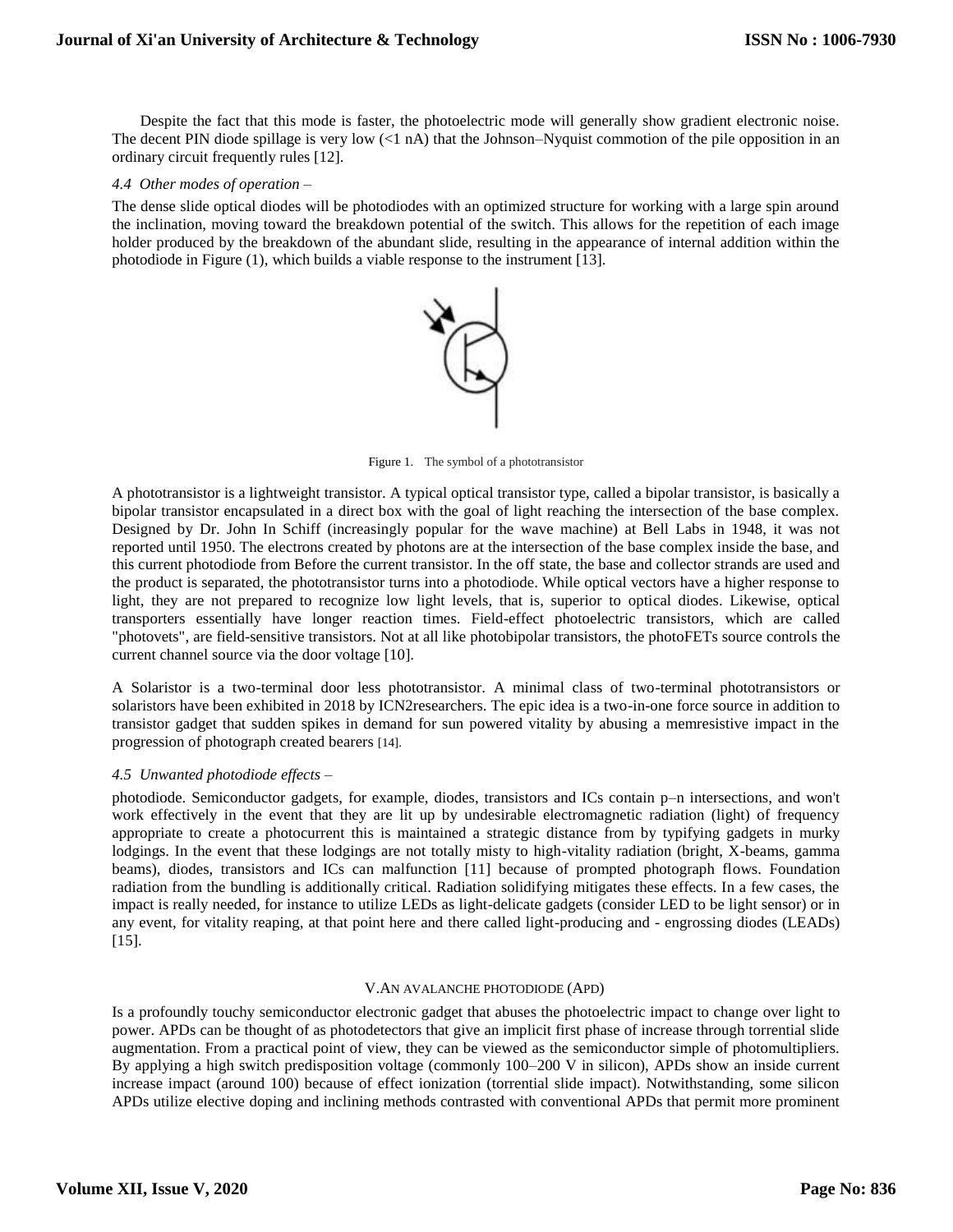voltage to be applied (> 1500 V) before breakdown is come to and henceforth a more prominent working increase (> 1000). As a rule, the higher the switch voltage, the higher the addition. Among the different articulations for the APD duplication factor an informational articulation is given by the recipe [16].

## VI.ERBIUM-DOPED FIBER AMPLIFIER (EDFA)

(EDFA) is an Optical optimizer used in C-band and L-band, where optical communication is lost filaments turns out to be most reduced in the whole optical media transmission frequency groups. Concocted in 1987, EDFA is currently used to compensate for the loss of optical fibers in the long-term optical contact shown in Figure ( 2 ). Another important brand is that EDFA can boost many light signals all the time and thus can be easily combined with WDM technology [17].



Figure 2. (EDFA operates in C and L bands) for optical communication bands

EDFAs are used as a promoter, embedded, and pre-capacitor in an optical transmission line, as shown schematically in Figure 3. The booster amplifier is placed shortly after the transmitter to extend the optical power driven to the transmission line. The capacitors included in the transmission line are set, which compensates for the weakness of the optical fiber. The pre-amplifier is not positioned long before the combination, with the ultimate goal in which sufficient visual power is pushed to the receiver. Mill separation distance between each of the EDFAs is a few kilometers [18].



Figure 3. Enhanced, embedded, pre-amplifier EDFAs used in the optical transmission line

Before creating the EDFA, the long optical fiber transmission line required an interlocking optical transducer (O-E) and an E-O adapter for signal recovery. EDFA use eliminated O-E and E-O change requirements, essentially rearranging the tire. This is especially for use in marine optical transmission, as one connection is expected to generate over a hundred EDFA repeats. TPC-5CN (Trans-Pacific Cable Network 5) started its activity in 1996, and is the main marine fiber optic organization that uses EDFA [19].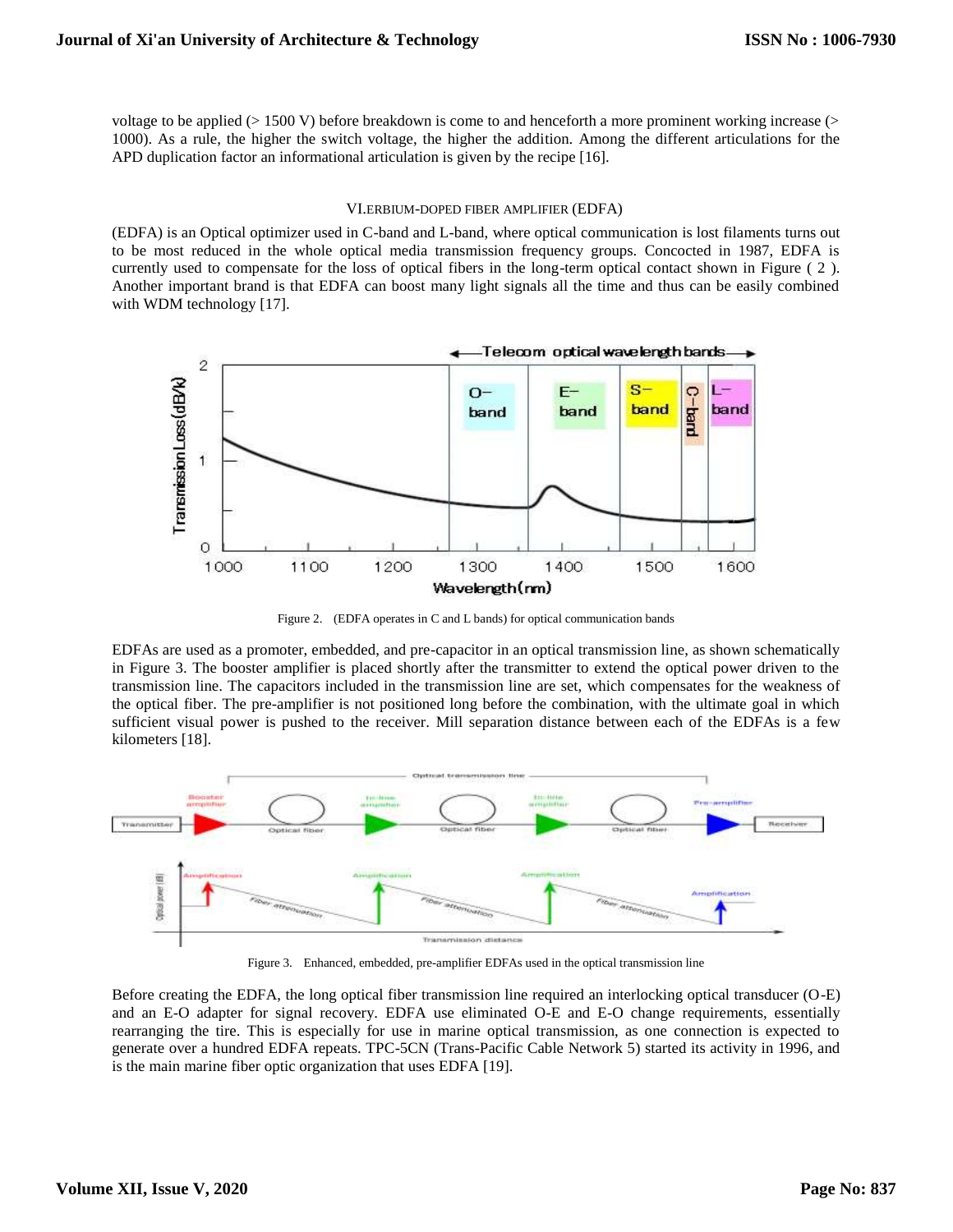## *6.1 Internal configuration –*

The signal of information is joined with the siphon light Prompted to EDF by the coupler of WDM. The siphon light launched to the EDF makes populace reversal and the information signal is enhanced by invigorated discharge. Isolators are set both at the information and yield, so as to balance out sign enhancement by disposing of undesirable back reflection from the yield port, just as to keep the speaker from working as a laser. Right now, in Figure (4), the frequency of the siphon LD is bolted near the pinnacle retention frequency of erbium (by an outer fiber Bragg grinding) the frequency go is regularly between (974 nm to 980 nm) [20].



Figure 4. The EDFA configuration

# *6.2 Er/Yb Co-doped fiber amplifier –*

Cladding-siphoning arrangement is a well-known decision for high-power activity, thus called "erbium/ytterbium co-doped" fiber speaker [21] is frequently utilized. Right now, (Yb) is co-doped as a sensitizer to expand the retention, as the ingestion turns out to be a lot littler in cladding-siphoning design because of poor cover between the center and siphon light. The activity standard of an Er/Yb co-doped fiber The Er particles are energized by the accompanying two stages: (1) siphon photons energize the Yb particles first, and (2) the energized Yb particles move the vitality to the Er particles, raising them to the Excited state 2, [21].

# *6.3 Fiber Labs EDFA lineup –*

Fiber Labs offers a wide scope of EDFA items so as to address different issues. If it's not too much trouble check the accompanying connect to discover proper model contingent upon your necessities (C-band, L-band, seat top, 19 inch chasis… ). If it's not too much trouble likewise don't hesitate to get in touch with us for extraordinary needs [21].

## VII.PRACTICAL WORK

We plan deferent kinds of circuit to lessen the impact of clamor of indoor fiber optics by utilizing various sorts of identifiers and execute them in optisystem reproduction program

## *7.1 Shot and thermal noise PIN using photodiode –*



In this format, the circuit is designed and added Photodiode**.**

Figure 5. Shot and Thermal noise PIN using Photodiode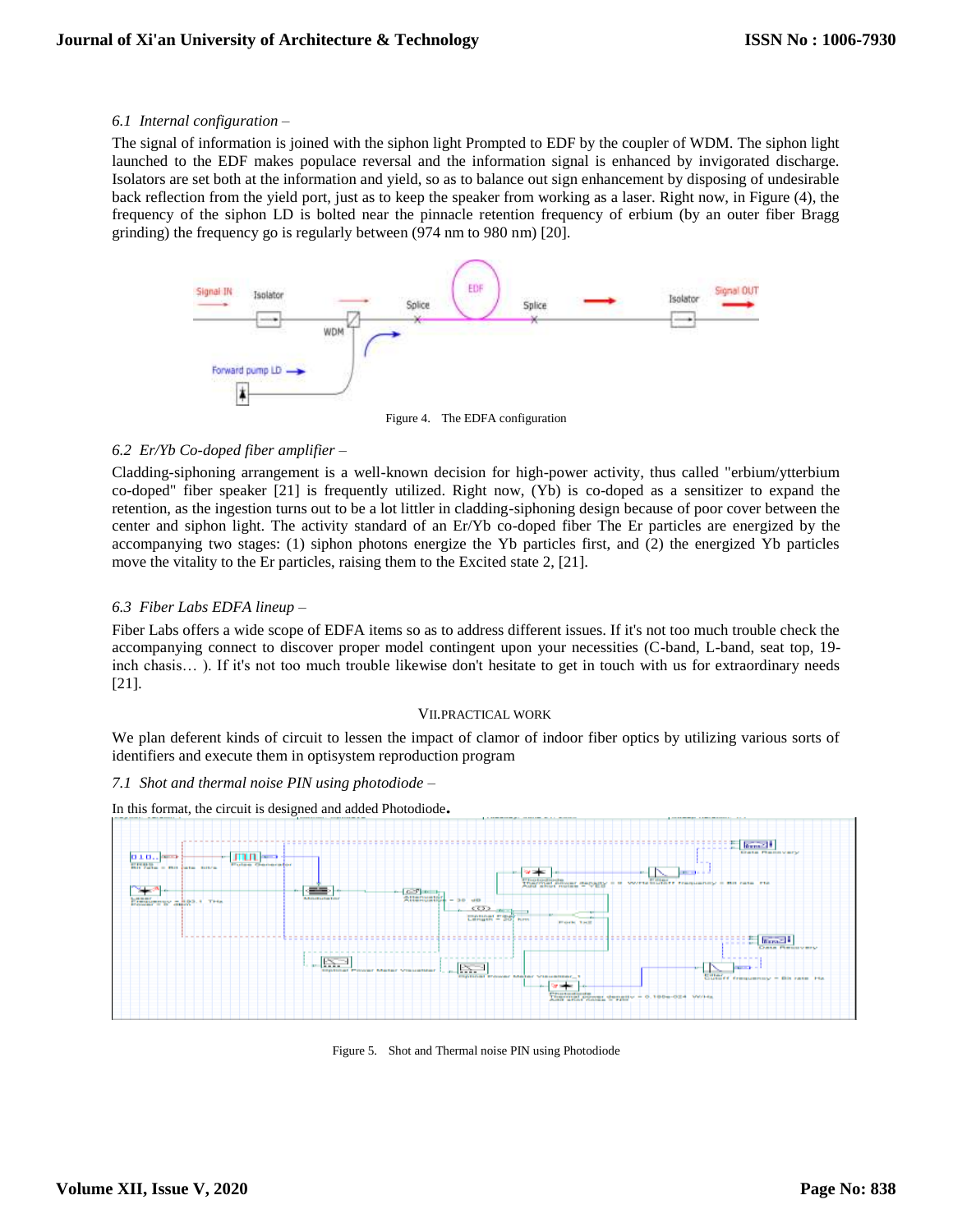|                        | Table -1 Bit rate parameters |          |
|------------------------|------------------------------|----------|
| Name                   | Value                        | units    |
| Bit rate               | $2.5e+009$                   | Bit/s    |
| Time window            | 51.2e-009                    | S        |
| Sample rate            | $160e+009$                   | hz.      |
| Sample rate            | 128                          | bits     |
| Sequence length        | 64                           |          |
| Samples per bit        |                              |          |
| Guard Bits Symbol rate | $2.5e+009$                   | Symbol/s |
| Number of samples      | 8192                         |          |

| Name          | value | units |
|---------------|-------|-------|
| Frequency     | 193.1 | Thz   |
| Power         |       | dbm   |
| Linewidth     | 10    | mhz   |
| Initial phase |       | deg   |

| Table -3. Optical Fiber properties |          |       |  |
|------------------------------------|----------|-------|--|
| Name                               | value    | Units |  |
| Reference wavelength               | 191.3    | Thz   |  |
| Length                             | 20       | Km    |  |
| Attenuation data type              | constant |       |  |
| Attenuation                        | 0.2      | dB/km |  |



Figure 6. Min BER

In this form, the power has been increased to 5 dbm, and the bit rate has been transferred to 2.5 Gb within length of 20 Km, we notice that the Min. BER is equal to 3.23898e-013.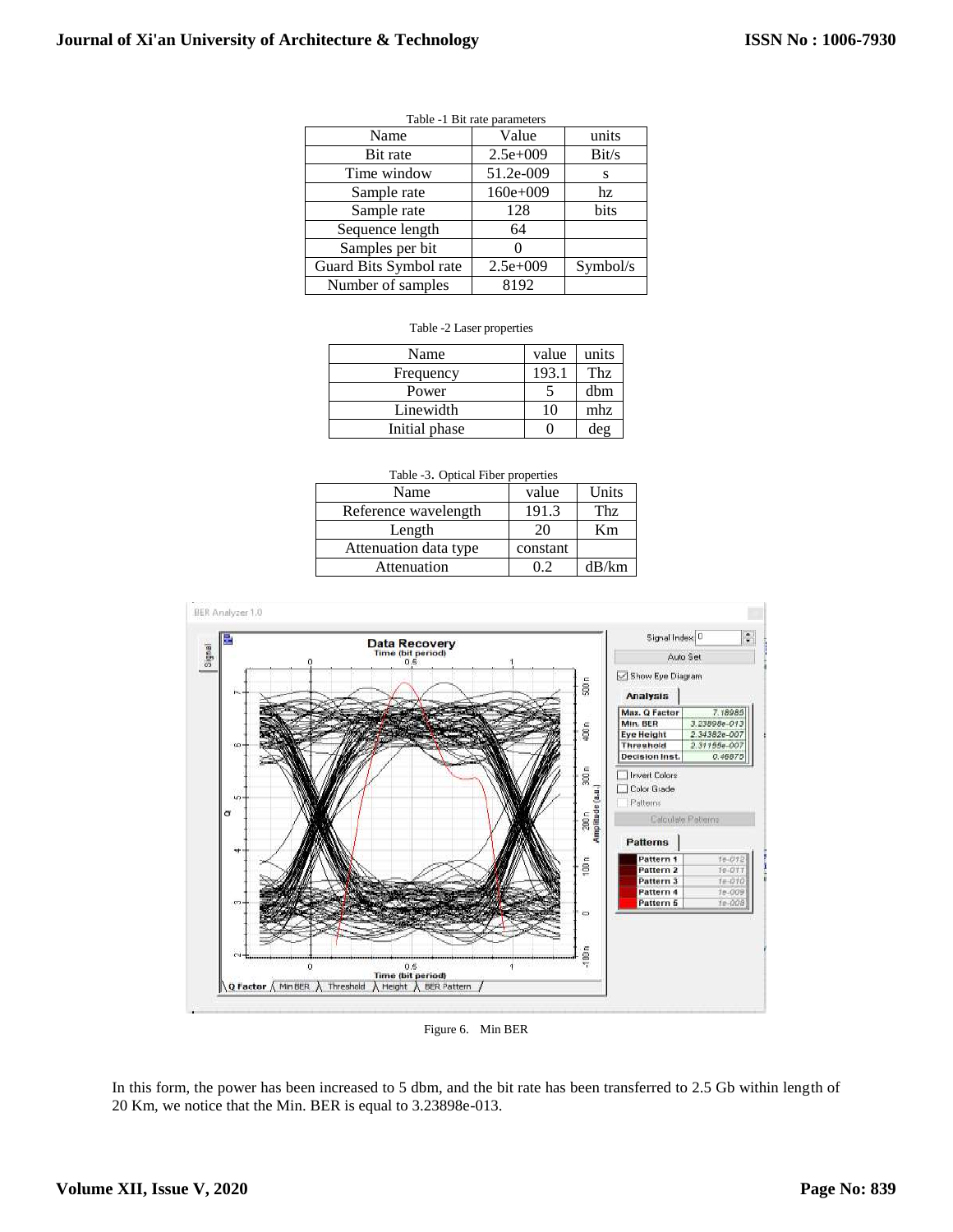# *7.2 Photodetector APD*

In this format was added Photodetector APD



Figure 7. Photodetector APD



Figure 8. Photo detector APD Min BER

In this format was added Photo detector APD and the power has been increased to 5 dbm, and the bit rate has been transferred to 2.5 Gb within length of 20 Km, we notice that the Min. BER is equal to 3.50755e-102.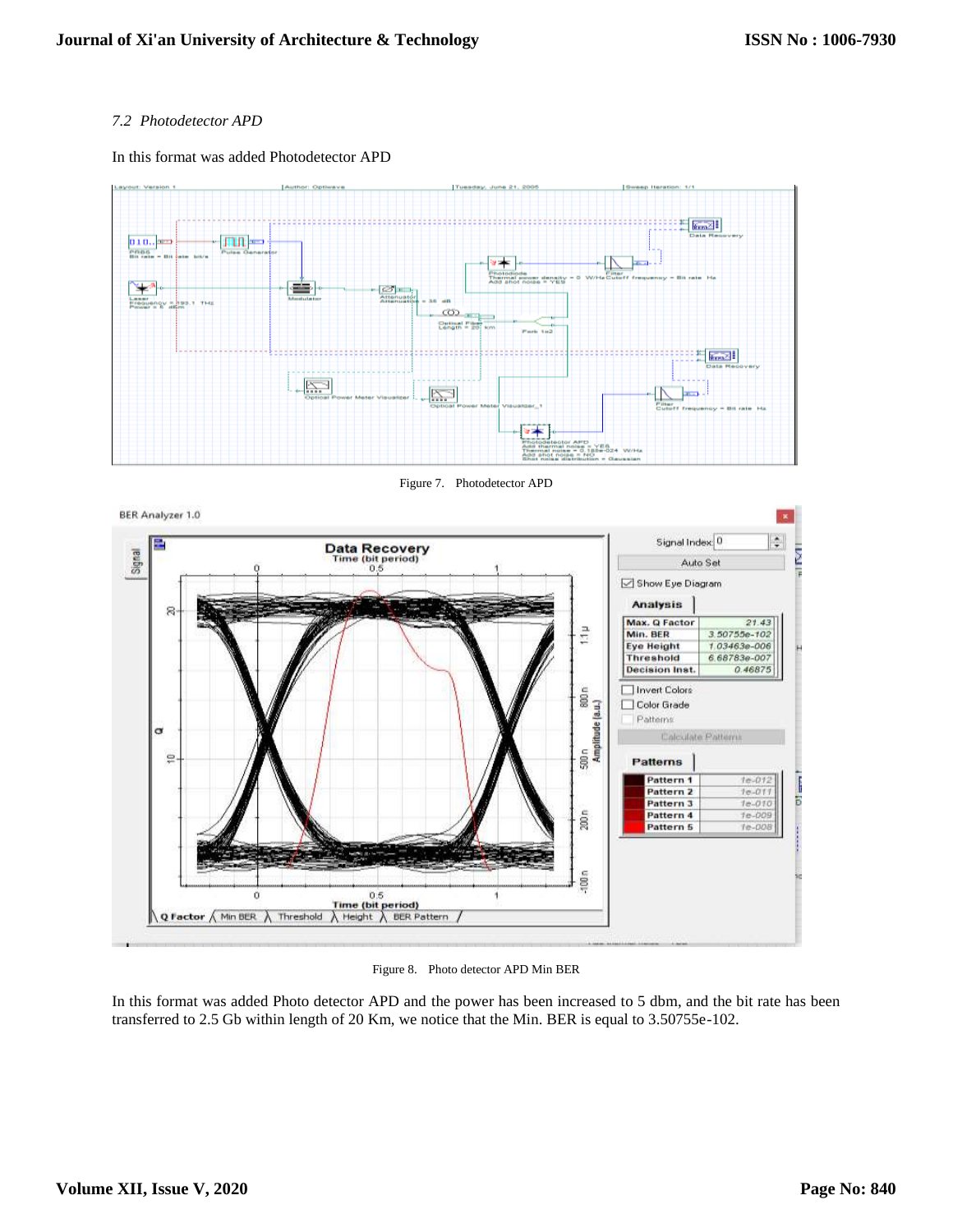# *7.3 Erbium-Doped Fiber Amplifier (EDFA)*

In this format was added Erbium-Doped Fiber Amplifier (EDFA) with Photodiode



Figure 10. (EDFA) with Photodiode Min BER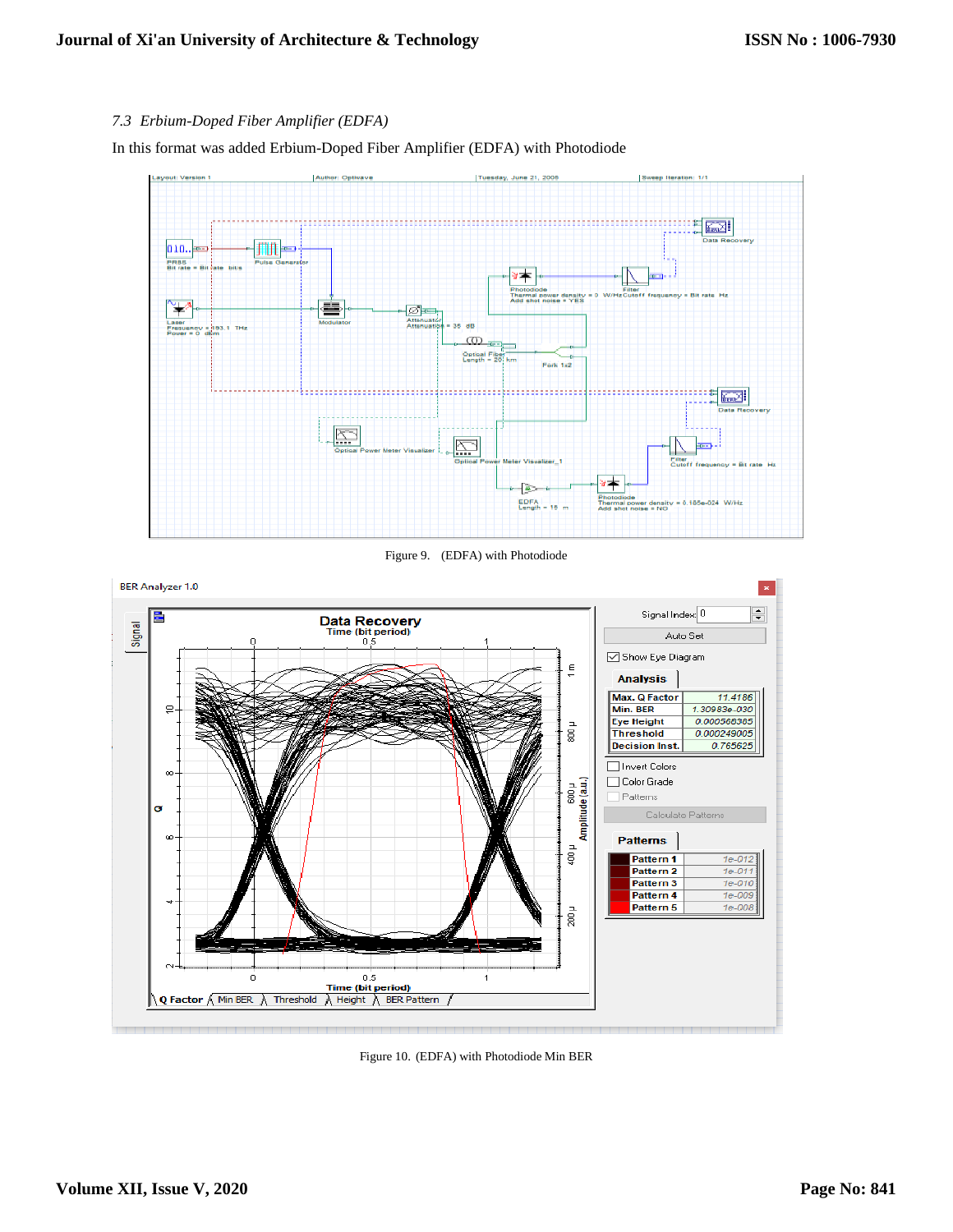In this format was added Erbium-Doped Fiber Amplifier (EDFA) with Photodiode and the power has been increased to 5 dbm , and the bit rate has been transferred to 2.5 Gb within length of 20 Km ,we notice that the Min. BER is equal to 1.30983e-030.

*7.4 Erbium-Doped Fiber Amplifier (EDFA) with Photo detector APD*





Figure 11. 11 (EDFA) with Photo detector APD



Figure 12. (EDFA) with Photo detector APD Min BER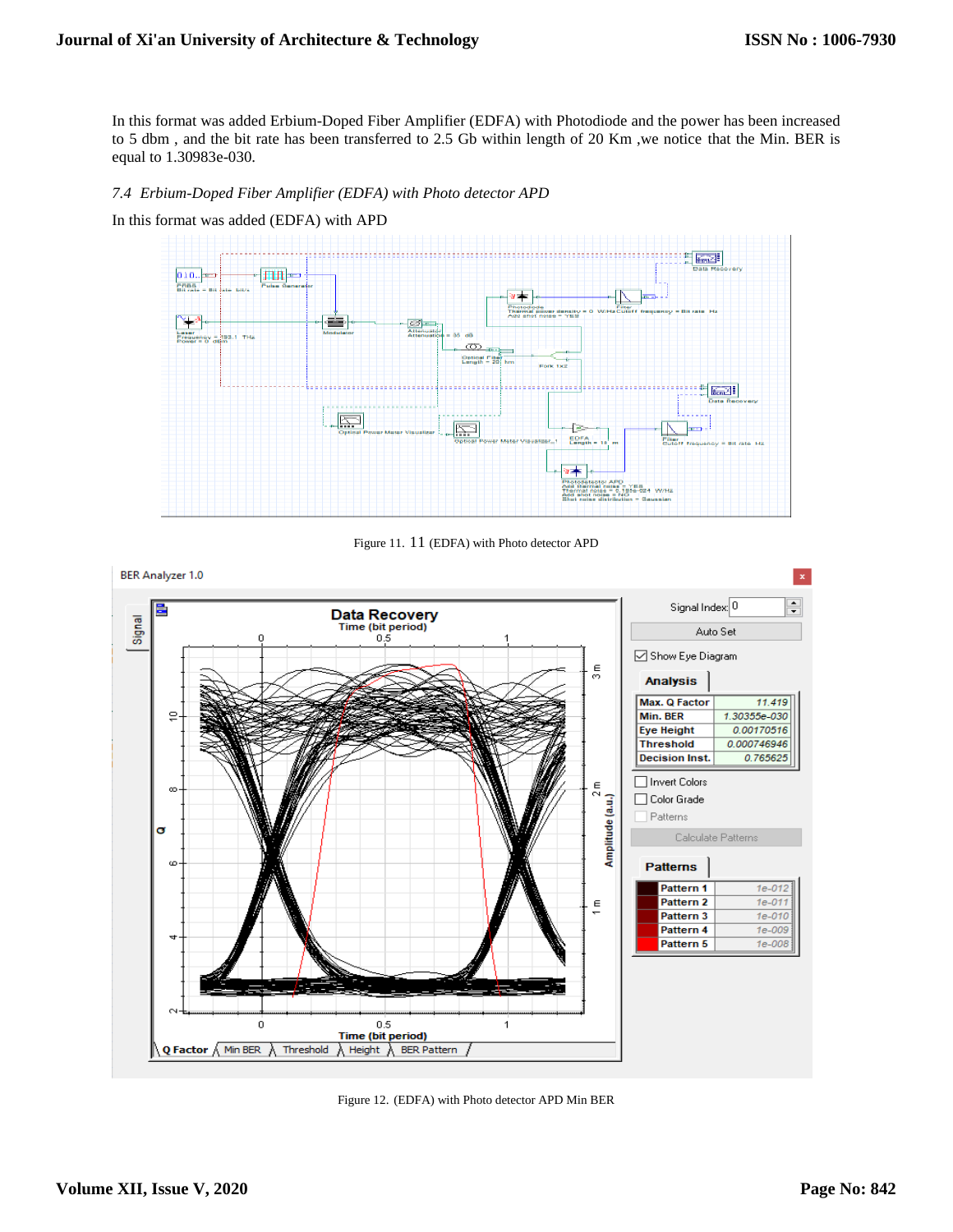In this format was added (EDFA) with APD and the power has been increased to 5 dbm , and the bit rate has been transferred to 2.5 Gb within length of 20 Km ,we notice that the Min. BER is equal to 1.30355e-030 ..to get better result we The power was raised to10 dBm and decrease the length to 1km and adding the Erbium-Doped Fiber Amplifier **(EDFA)** with Photo detector **APD.**

Table 4- Laser properties

| Name          | Value | Units      |
|---------------|-------|------------|
| Frequency     | 193.1 | THz        |
| Power         | 10    | dBm        |
| Linewidth     | 10    | <b>MHz</b> |
| Initial phase |       | Deg        |

|                      | Table 5- Optical Fiber properties |       |
|----------------------|-----------------------------------|-------|
| Name                 | Value                             | Units |
| Reference wavelength | 191.3                             | Thz   |
| Length               |                                   | Km    |



Figure 13. (EDFA) with Photo detector APD and the power was raised to 10 dBm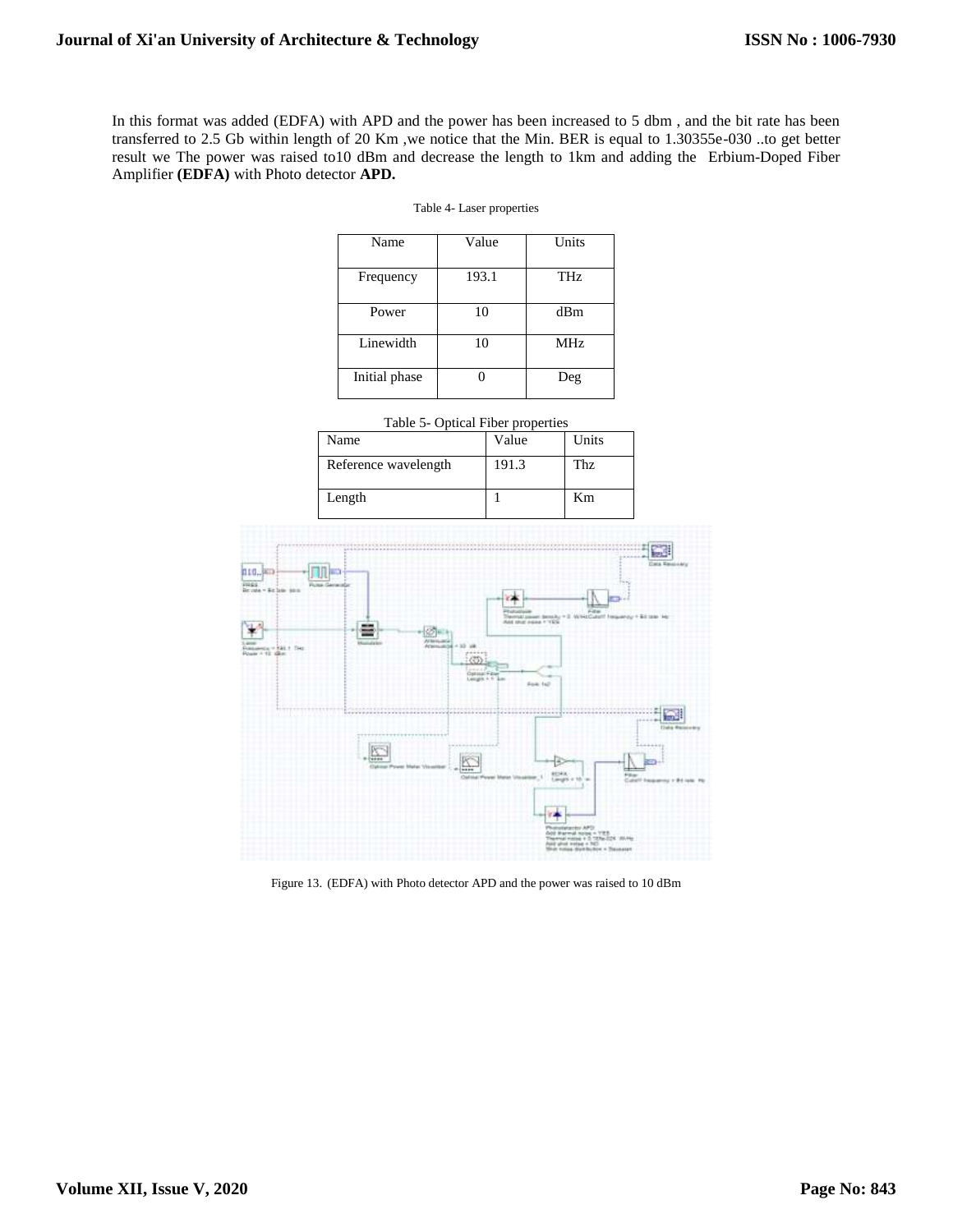

Figure 14. (EDFA) with Photo detector APD Min BER

Figure.14 (EDFA) with Photo detector APD Min BERwe the power was raised to 10 dBm and decrease the length to 1km and adding the Erbium-Doped Fiber Amplifier (EDFA) with Photo detector APD, we notice that the Min. BER is equal to 0.

#### VIII.CONCLUSION

The fundamental commitments of the proposed work, which assess framework execution utilizing Opt iSystem (2011) rendition (7.0) programming bundle.

1- Performance investigation of single channel of the APD as a gathering procedure at 10 Gb/s as transmission bit rate, shows that the APD identification system has preferred execution over PIN recognition strategy. Where is at (6.33274e-021) BER for the APD while (0.00031151) BER for the PIN.

2-The WDM framework with nearness of the EDFA, shows the upgrade of incease the framework execution, where the Eye chart shows that the BER is equivalent to (0.000723184) for the optical framework with 10Gb/s as an information rate with 50 km as a transmitting length.

#### **REFERENCES**

- [1] H. J. R. Dutton, "Understanding Optical Communications," *International Technical Support Organization*, 1<sup>st</sup> Edition, September 1998.
- [2] M. Bass, E. W. Van Stryland, "Fiber Optics Handbook", McGraw-Hill, 1st Edition, 2002.
- [3] P. J. Winzer, and R. J. Essiambre, "Advanced Optical Modulation Formats", *Proceedings of the IEEE*, Vol. 94, No. 5, May 2006.
- [4] S. Zhang, "Advanced Optical Modulation Formats in High-speed Lightwave System", M.Sc. Thesis, *Department of Electrical Engineering and Computer Science, University of Kansa*s, 2004.
- [5] M. Haris, "Advanced Modulation Formats for High-Bit-Rate Optical Networks", PhD Thesis, *School of Electrical and computer Engineering, Georgia Institute of Technology August*, 2008.
- [6] G. Charlet and A. Kilekamp, "Optimum modulation format for high density and/or ultra-long-haul transmission at 40 Gbit/s", Optical Fiber Communication Conference, 2006.